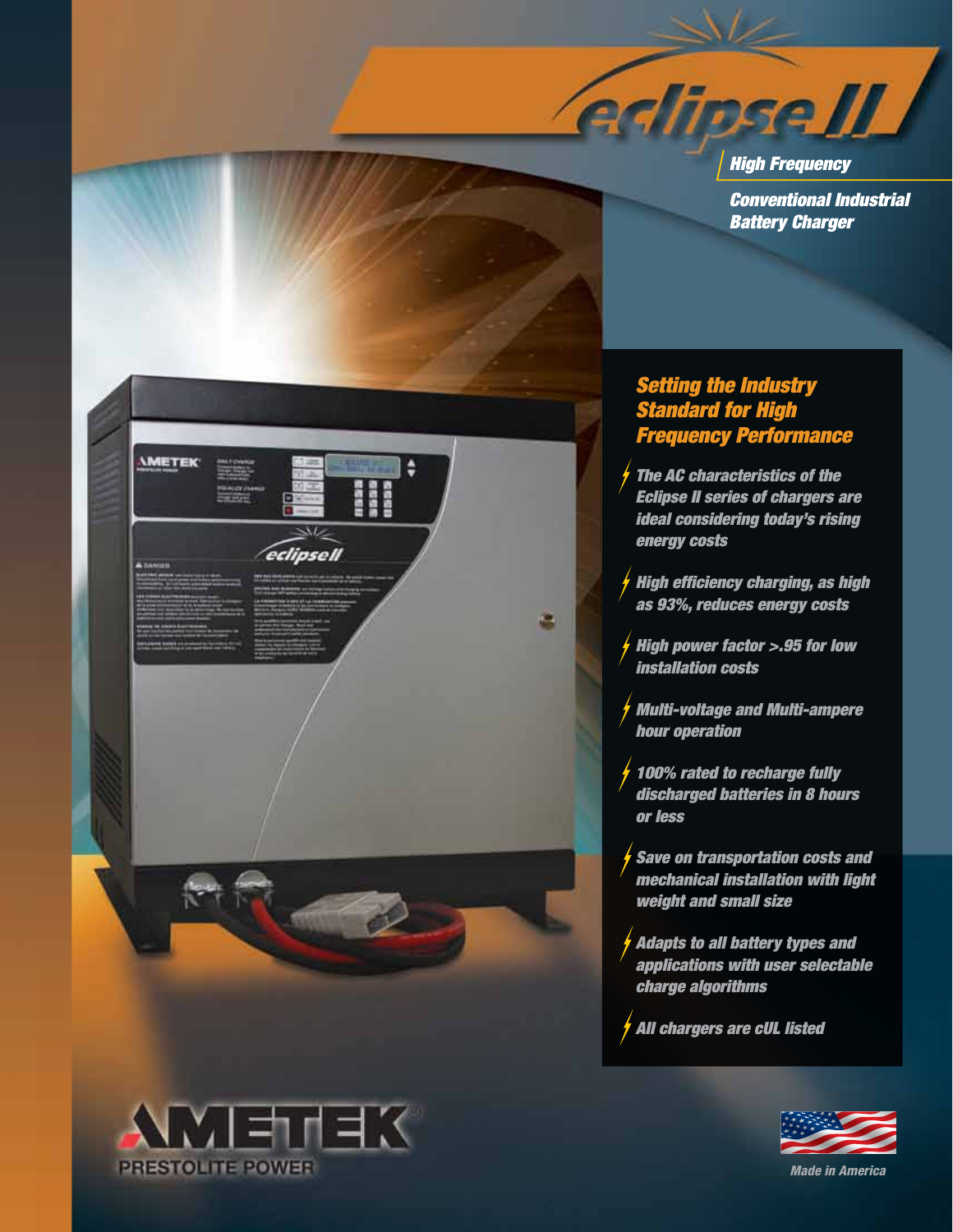





*Side panel is removable for easy access to components*



# *Eclipse II*

*The Eclipse II series of chargers set a new industry standard for efficiency, accuracy, and flexibility. The charger uses advanced IGBT high frequency power conversion circuitry to provide efficient dependable service. Designed to recharge any 100% discharged flooded lead-acid battery within the charger's rated capacity in 8 hours or less. The Eclipse II is engineered for energy efficient charging in one of the most compact packages available on the market today. With the Eclipse II, the battery determines its own charge cycle rate based on its state of discharge. The Eclipse II constantly monitors the battery's condition to provide the optimum charge with minimal temperature rise and it completes the charge at the proper current regardless of battery age, battery type, or electrolyte temperature.*

# *Efficient, Low Cost Operation*

The advanced design of the Eclipse II is extremely efficient at 93%, converting AC power to usable DC power with the minimum possible impact on the utility grid. The >.95 power factor minimizes AC amp draw and thereby reduces installation costs.

# *EC2000 Control*

The new EC2000 control is nearly identical in functionality and programmability to AMETEK's popular UC2000 used in the Ultra product line. With a 40 character, alphanumeric LCD display, easy to read information is always available to follow the chargers status. In addition, 4 bright LED's provide charge status at a glance and the sealed membrane keypad allows for easy customer interface.

#### *Energy Saving Features*

Further enhance energy savings by utilizing the EC2000's programmable start modes. Using the Delayed or Time-of-Day start modes of the EC2000 to charge your batteries during off-peak hours can yield up to 50% in additional energy cost saving. The EC2000 also offers Time-of-Day Block-Out to lower utility bills and reduce peak demand by blocking out a period of charging time on one or more chargers.

#### *Automatic or Manual Equalize Operation*

All Eclipse II chargers are shipped with Automatic Equalize enabled to ensure that your batteries routinely receive an equalize charge of three hours beyond the normal charger termination. Auto Equalize can be set for one of two options, Number of Cycles, or Day of Week.

When any automatic equalize function is selected, the equalize button on the keyboard is disabled to prevent unnecessary equalize charges. The ability to automatically equalize batteries provides an exact schedule of equalize charges for better battery maintenance and longer battery life.

# *Control Equalization Cycles*

When an AMETEK BID is attached to the battery, it tracks and records completed charge cycles. When the battery is connected to the charger, the Eclipse II reads the BID information to determine how many charge cycles have been completed since it was last equalized. When the number of completed cycles matches the user selected equalize interval, the charger will equalize that battery. This ensures that each battery is equalized at the intervals selected by the customer regardless of which charger is connected.

#### *Battery Cool Down*

Battery cool down allows the battery to cool down before use, which allows for increased control of battery rotation, resulting in increased battery efficiency and longer life. Battery cool down can be programmed from the EC2000 keypad from 0-8 hours in one hour increments. After the recharge is complete, the display will read "battery cool down" until the predetermined cool down period has ended, at which time the charge complete LED is illuminated.

#### *Regulation*

The Eclipse II is designed to hold the finish voltage rate to within  $+/-1\%$  and the finish current to within +/-2% over a wide range of line voltage variations.

#### *Cabinet Design*

Flexible cabinet design allows charger to be mounted on a shelf or the wall without additional brackets. The legs are simply removed from the bottom of the charger and bolted to the rear panel to convert the charger from shelf mounting to wall mounting. Chargers can be stacked up to three high.

#### *Quiet Fan Cooling*

The Eclipse II utilizes an advanced fan design to cool the electronics, extending life while providing low sound levels for quiet operation.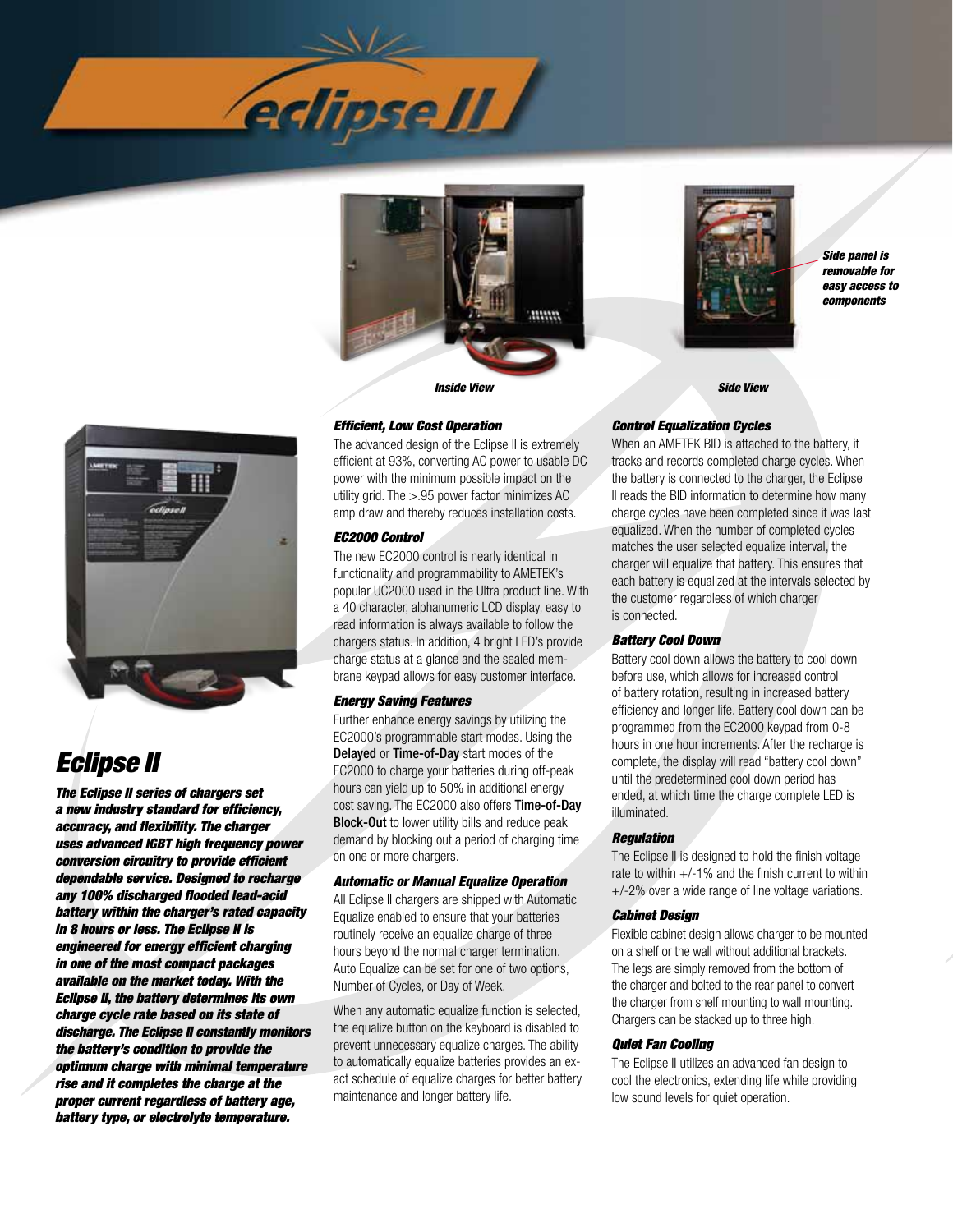

# *Warranty, 10-3-1*

For the original purchaser, repair costs are minimized through a 10 year warranty on power transformers, plus 3 years on electronic PC boards, and 1 year on other components.

# *Prevent Overcharging*

Back-up timers protect your batteries from overcharging by shutting the charger off in the event that the battery does not reach 80% charged in 9 hours, or does not reach charge complete within 4 hours of reaching the 80% charged point. The charger also monitors the ampere hours returned and if the ampere hours returned exceed the rated ampere hour capacity by 125%, the charger will shutdown, protecting your battery from harmful overcharging. (150% on equalize cycles.)

# *Charge Cycle Archive*

The Eclipse II will collect and save 21 items of charge cycle information for the last 500 charge cycles. This valuable information can then be reviewed manually from the front panel, or it can also be downloaded wirelessly using our DataLink<sup>2</sup> system.

#### *Operating Modes*

Multi-cell: automatically matches output voltage to battery

Fixed-cell: set for specific battery voltage, rejects others

BID Mode: information programmed in BID determines charger operation

**Timer Start:** operated as a manual timer for maintenance and shop charging

# *Charges all Battery Types*

The precisely controlled output of the Eclipse II allow this charger to charge all battery types. It charges flooded lead acid batteries as well as Gel Cell and AGM with just a few keypad entries to change the programming. In addition to pre-programmed charging algorithms, there is a programmable custom curve available for special application or future battery developments.

# *Battery Identification Module*



The functionality of the Eclipse II charger can be greatly enhanced through the addition of the optional Battery Identification Module, BID. The BID is programmed with

battery information including rated AH capacity, rated voltage, battery type and more.

Batteries with BIDs will be automatically recognized by the charger, allowing the charger to charge at the proper voltage and current levels for the type of battery connected. The BID eliminates any manual charger settings.

#### *BID with Ampere-Hour Accumulator*



When equipped, a battery with an amperehour accumulator BID will transmit to the EC2000 control, the updated AH data. The accumulated AHs

for both charge and discharge cycles are stored in the BID along with the lifetime average battery temperature, and is readable from the EC2000 control and through the DataLink<sup>2</sup> System.

#### *BID with Electrolyte Sensor*



The addition of an electrolyte sensor to the standard BID allows the charger to sense when the connected battery needs to be checked for electrolyte levels. At charge

complete, the BID will send a signal to the charger that the electrolyte level is low, and the control will display a message instructing the operator to check the battery.

# *Wireless Fleet Management System*

The Eclipse II is Datalink<sup>2</sup> compatible. Datalink<sup>2</sup> gives you the opportunity to monitor battery usage and identify bad situations before they become problems that lead to down time.

Datalink<sup>2</sup> greatly enhances the ability to collect charge and discharge data from the charger. The transfer of data occurs wirelessly utilizing our proprietary wireless network in combination with a powerful transceiver. Typical communication range is 1,500 ft in a normal operating environment and with communication between chargers, this range is doubled to a 3,000 ft radius. The actual range in your facility can vary greatly based on numerous factors. It is not necessary for the system to be integrated into the customer's network.